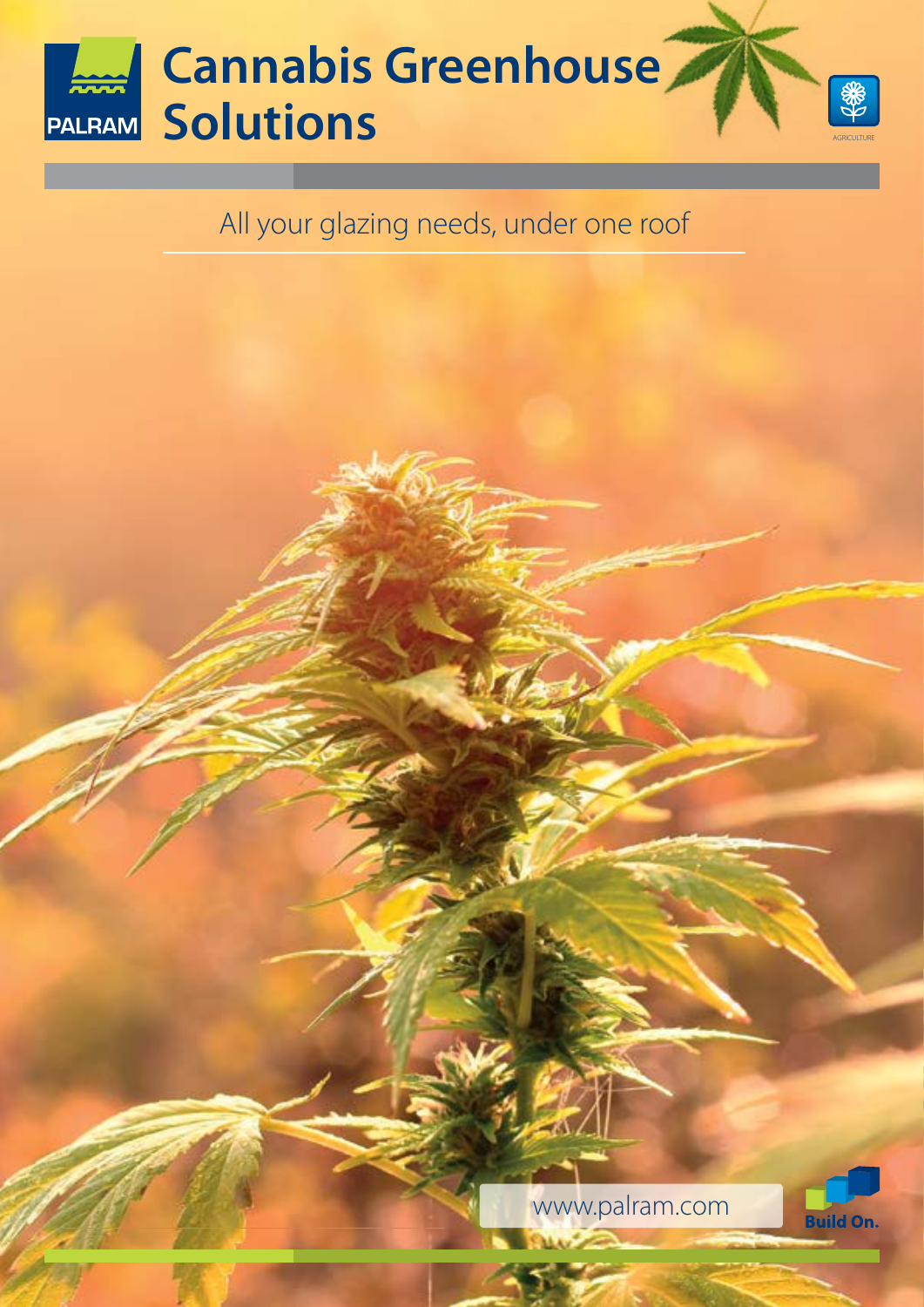## Palram's Cannabis Greenhouse Solutions



#### Main Benefits:

- 
- 
- 
- 
- **BUILT IN CONDENSATION CONTROL**
- **WIDE SERVICE TEMPERATURE RANG**
- 







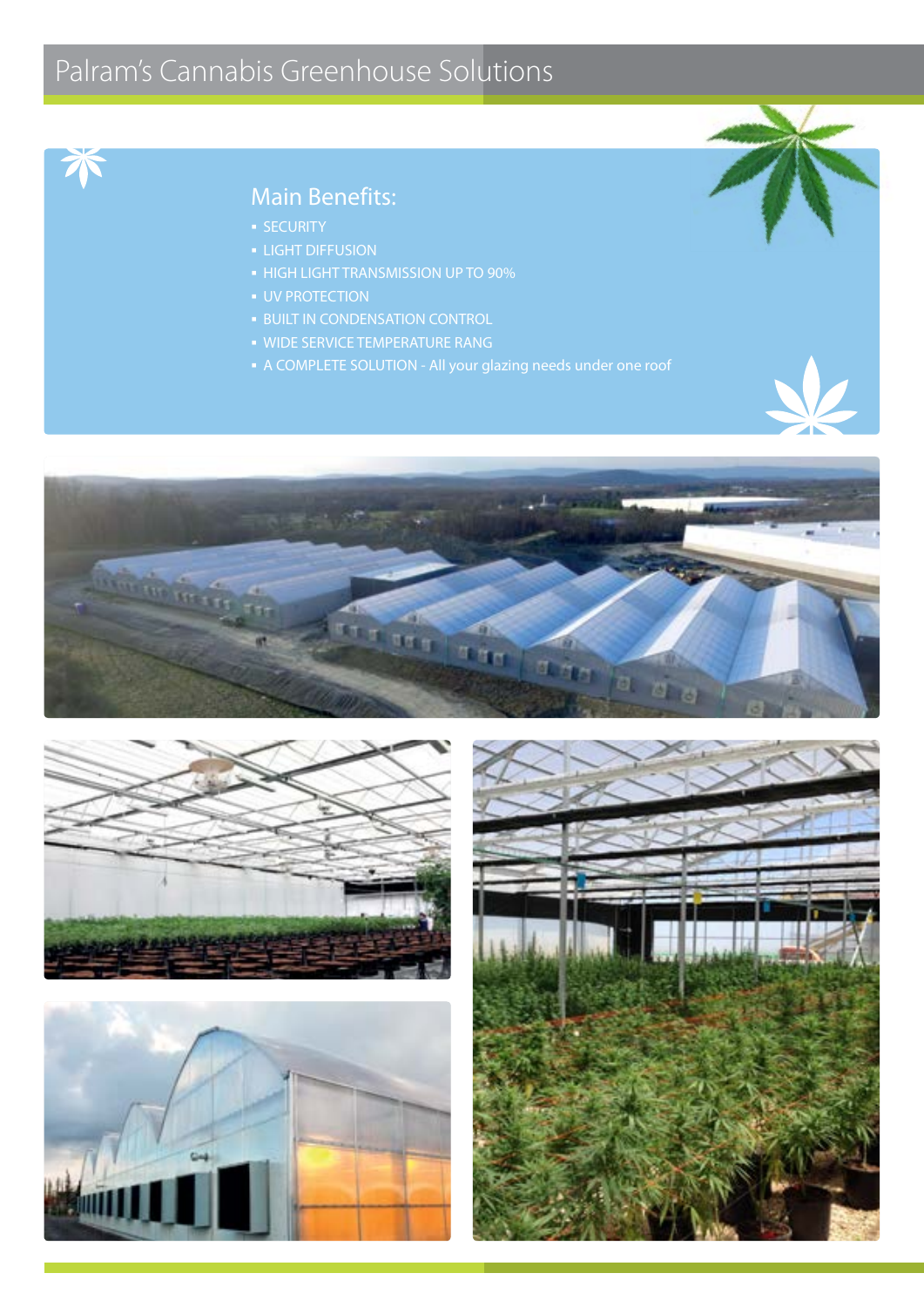## **SUNLITE Plus built-in condensation control glazing system for commercial greenhouse**

#### **\*** Thermal Properties

SUNLITE Plus is available in various configurations. Lightweight and easy to install, our insulated panel accommodates a wide range of temperatures.

| Thermal and Optical properties |                  |     |       |                                                              |                |  |  |  |
|--------------------------------|------------------|-----|-------|--------------------------------------------------------------|----------------|--|--|--|
| <b>Structures</b>              |                  |     |       | Thickness UValue R Light<br>$(W/m^2 K)$ (m2K/W) Transmission | <b>Drawing</b> |  |  |  |
| Twin wall R                    | 8mm              | 3.3 | 0.303 | 80%                                                          |                |  |  |  |
| Twin wall R                    | 10mm             | 3.0 | 0.333 | 79%                                                          |                |  |  |  |
| Triple wall RS                 | 8mm              | 3.0 | 0.333 | 77%                                                          |                |  |  |  |
| Triple wall RS                 | 10mm             | 2.7 | 0.37  | 77%                                                          |                |  |  |  |
| Triple wall T&RS               | 16 <sub>mm</sub> | 2.3 | 0434  | 76%                                                          |                |  |  |  |

#### $*$  Light Deprivation

#### SUNLITE Opaque multiwall opaque polycarbonate panels for light deprivation applications

Engineered for complete light deprivation, with a highly reflective, white outer skin and a black core, SUNLITE Opaque ensures 0% light transmission, yet allows for high reflectance for interior lighting. Its multiwall design offers insulation to help maintain consistent temperatures inside your structure. SUNLITE Opaque is a durable solution for cannabis greenhouse, processing and storage areas.



#### **\*** Light Transmittance

SUNLITE Plus provides up to 80% light transmittance with high levels of light diffusion. Its excellent thermal insulation properties are crucial in cold climates.

#### **Security, Safety & Privacy**

Virtually Unbreakable, suitable for extreme load bearing and impact resistance, our polycarbonate solutions provides the highest weather resistance and crop protection available. You will not need to worry about storms, nor for visibility from outside the structure.

#### Typical Physical Properties

| Property                                |            | Method* Conditions | Units             | Value           |
|-----------------------------------------|------------|--------------------|-------------------|-----------------|
| Density                                 | $D-792$    |                    | q/cm <sup>3</sup> | 1.2             |
| Heat deflection temperature (HDT)       | $D-648$    | Load: 1.82 MP      | °C                | 135             |
| Service Temperature - Short term        |            |                    | ℃                 | $-50$ to $+120$ |
| Service Temperature - Long term         |            |                    | $\mathrm{C}$      | $-50$ to $+100$ |
| Coefficient of linear thermal expansion | D-696      |                    | mm/mm °C          | $6.5x10^{-5}$   |
| Tensile strength at yield               | $D - 638$  | 10 mm/min          | MPa               | 62              |
| Elongation at break                     | $D - 638$  | 10 mm/min          | $\frac{0}{0}$     | >90             |
| Impact falling dart                     | ISO 6603/1 |                    |                   | $40 - 400$      |
| Practical thermal expansion/contraction |            |                    | mm/m              | 3               |

\* ASTM except where noted otherwise.